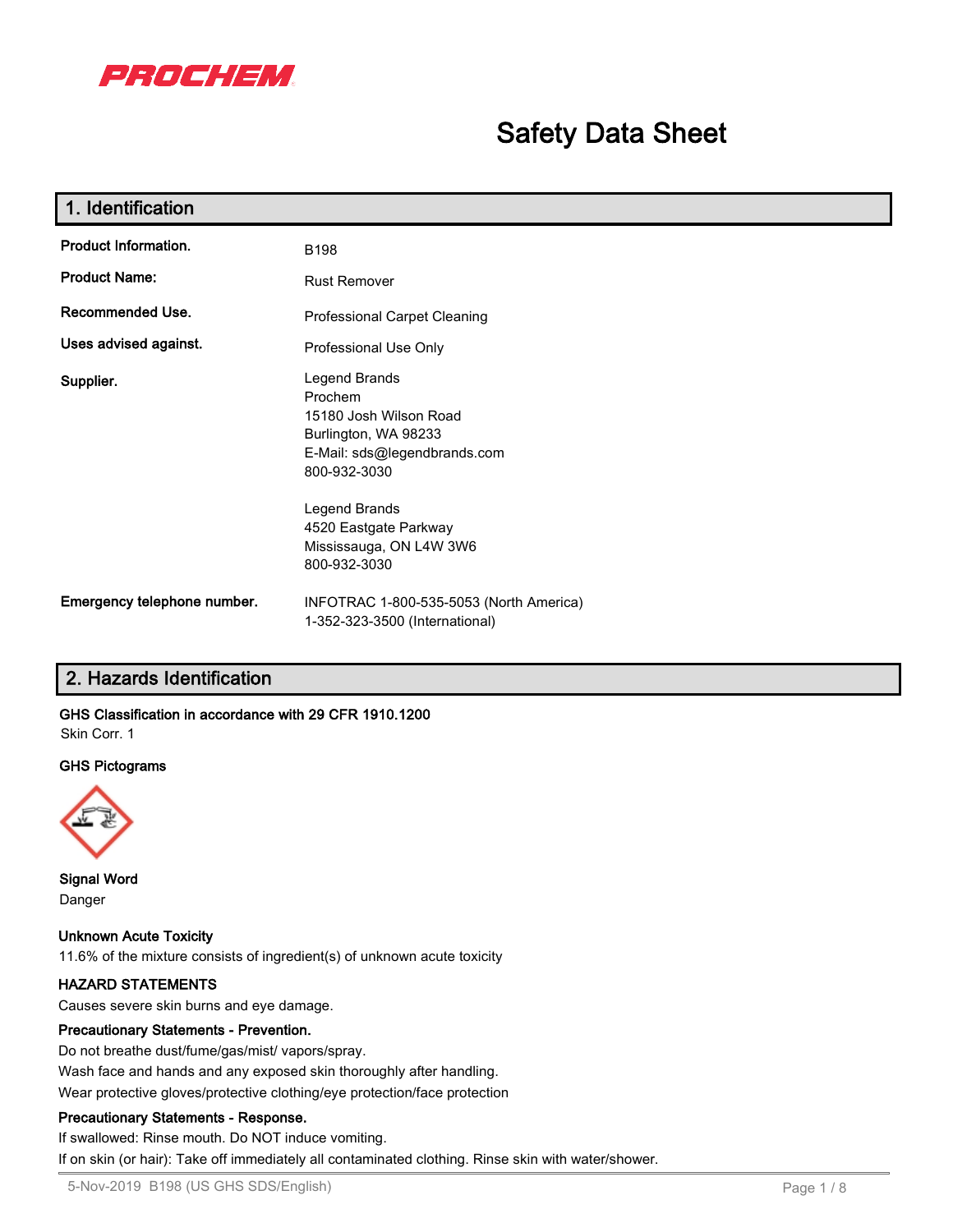If inhaled: Remove person to fresh air and keep comfortable for breathing.

If in eyes: Rinse cautiously with water for several minutes. Remove contact lenses, if present and easy

to do. Continue rinsing.

Immediately call a poison center/doctor.

Wash contaminated clothing before reuse.

# **Precautionary Statements - Storage.**

Store locked up.

# **Precautionary Statements - Disposal.**

Dispose of contents in accordance with local/regional/national/international regulations.

# **3. Composition/Information on Ingredients**

| <b>Chemical Name</b>      | CAS-No.   | Wt. %       |
|---------------------------|-----------|-------------|
| Oxalic acid               | 144-62-7  | $2.5 - 10$  |
| Phosphoric acid           | 7664-38-2 | $2.5 - 10$  |
| 2-(2-BUTOXYETHOXY)ETHANOL | 112-34-5  | $2.5 - 10$  |
| urea hydrochloride        | 506-89-8  | $1.0 - 2.5$ |

The exact percentage (concentration) of composition has been withheld as a trade secret.

# **4. First-aid Measures**

# **Description of first-aid measures.**

### **General advice.**

Call a physician if irritation develops or persists. Immediate medical attention is required. Show this safety data sheet to the doctor in attendance.

### **Inhalation.**

Move to fresh air. If symptoms persist, call a physician. If not breathing, give artificial respiration.

# **Skin contact.**

Wash off immediately with soap and plenty of water. Remove all contaminated clothes and shoes. Call a physician immediately.

# **Eye contact.**

Rinse thoroughly with plenty of water for at least 15 minutes and consult a physician. Remove contact lenses, if present.

### **Ingestion.**

Do NOT induce vomiting. Never give anything by mouth to an unconscious person. Call a physician immediately. Gently wipe or rinse the inside of the mouth with water.

### **Symptoms.**

See Section 2.2, Label Elements and/or Section 11, Toxicological effects.

# **Notes to physician.**

Treat symptomatically.

# **5. Fire-fighting Measures**

# **Extinguishing media.**

# **Suitable extinguishing media.**

Use extinguishing measures that are appropriate to local circumstances and the surrounding environment. Use water spray, fog, Carbon dioxide (CO $_2$ ), foam or dry chemical.

# **Extinguishing media which shall not be used for safety reasons.**

High volume water jet.

# **Special hazards arising from the substance or mixture.**

Hazardous decomposition products formed under fire conditions.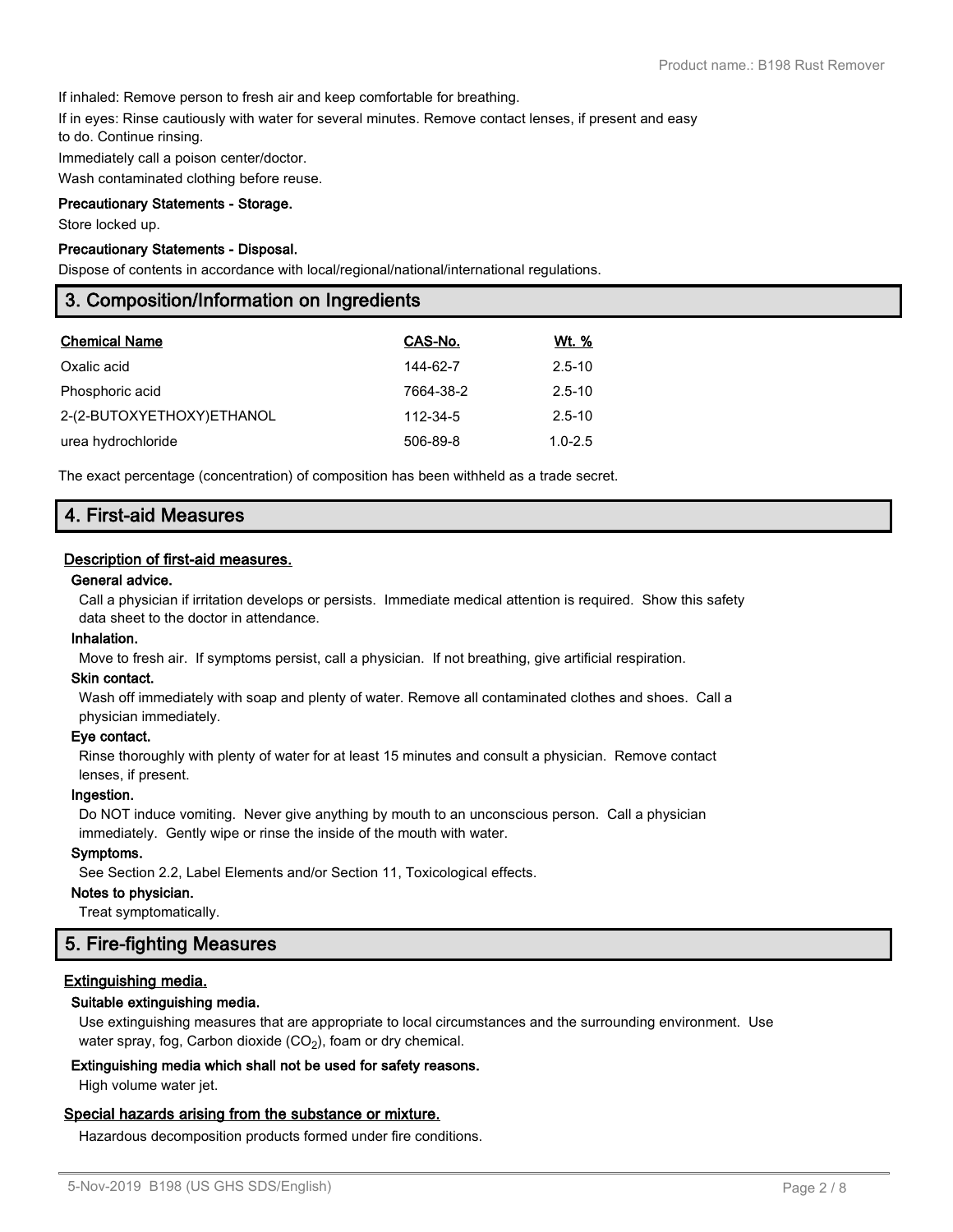# **Advice for firefighters.**

As in any fire, wear self-contained breathing apparatus pressure-demand, MSHA/NIOSH (approved or equivalent) and full protective gear.

# **6. Accidental Release Measures**

## **Personal precautions, protective equipment and emergency procedures.**

# **Personal precautions.**

Avoid contact with skin, eyes and clothing. Ensure adequate ventilation, especially in confined areas. Do not breathe vapors or spray mist.

### **Advice for emergency responders.**

Use personal protection recommended in Section 8.

# **Environmental precautions.**

Prevent further leakage or spillage if safe to do so. Do not allow material to contaminate ground water system. Prevent product from entering drains. See Section 12 for additional Ecological information.

# **Methods and materials for containment and cleaning up.**

# **Methods for Containment.**

Prevent further leakage or spillage if safe to do so. Pick up and transfer to properly labeled containers. Use personal protective equipment.

# **Methods for cleaning up.**

Use personal protective equipment as required.

# **Reference to other sections.**

See section 8 for more information.

# **7. Handling and Storage**

# **Conditions for safe storage, including any incompatibilities.**

# **Advice on safe handling.**

Handle in accordance with good industrial hygiene and safety practice. Wash hands before breaks and immediately after handling the product.

### **Hygiene measures.**

See section 7 for more information.

### **Storage Conditions.**

Keep containers tightly closed in a cool, well-ventilated place. Store in original container.

# **8. Exposure Controls/Personal Protection**

# **Ingredients with Occupational Exposure Limits**

| <b>Chemical Name</b>      | <b>ACGIH TLV-TWA</b> | <b>ACGIH-TLV STEL</b> | <b>OSHA PEL-TWA</b> | <b>OSHA PEL-CEILING</b> |
|---------------------------|----------------------|-----------------------|---------------------|-------------------------|
| Oxalic acid               | 1 ma/m <sup>3</sup>  | $2 \text{ mg/m}^3$    | 1 mg/m $3$          | N.E.                    |
| Phosphoric acid           | 1 ma/m <sup>3</sup>  | $3 \text{ mg/m}^3$    | 1 mg/m $3$          | N.E.                    |
| 2-(2-BUTOXYETHOXY)ETHANOL | 10 ppm               | N.E.                  | N.E.                | N.E.                    |

#### **TLV = Threshold Limit Value TWA = Time Weighted Average PEL = Permissible Exposure Limit STEL = Short-Term Exposure Limit N.E. = Not Established**

### **Engineering Measures.**

Ensure adequate ventilation, especially in confined areas. Showers, eyewash stations, and ventilation systems.

### **Personal protective equipment.**

### **Eye/Face Protection.**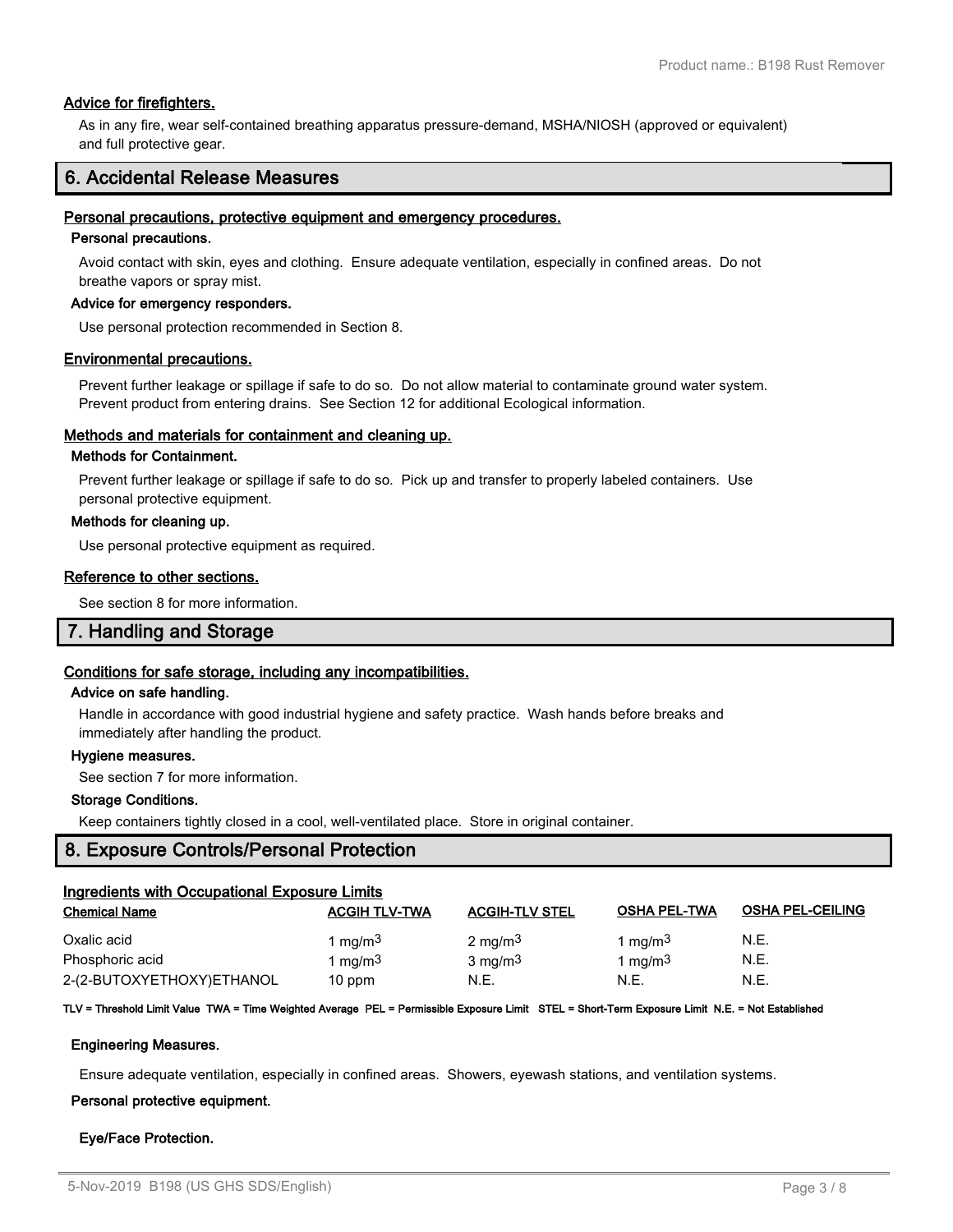Safety glasses with side-shields.

# **Skin and body protection.**

Wear impervious rubber clothing if needed to prevent contact with liquid material. Wear suitable protective clothing.

# **Respiratory protection.**

In case of insufficient ventilation wear suitable respiratory equipment.

# **9. Physical and chemical properties.**

# **Information on basic physical and chemical properties.**

| Physical state                            | Liquid                  |
|-------------------------------------------|-------------------------|
| Appearance                                | Opaque                  |
| Color                                     | Off-white               |
| Odor                                      | Sassafras               |
| <b>Odor Threshold</b>                     | No Information          |
| рH                                        | $0.8 - 1.5$             |
| Melting/freezing point., °C (°F)          | No Information          |
| Flash Point., °C (°F)                     | >94 (>201.20)           |
| Boiling point/boiling range., °C (°F)     | 100 - 246 (212 - 474.8) |
| <b>Evaporation rate</b>                   | No Information          |
| Explosive properties.                     | No Information          |
| Vapor pressure.                           | No Information          |
| Vapor density.                            | No Information          |
| Specific Gravity. (g/cm <sup>3</sup> )    | 1.060                   |
| Water solubility.                         | Soluble                 |
| Partition coefficient.                    | No Information          |
| Autoignition temperature., °C             | No Information          |
| Decomposition Temperature °C.             | No Information          |
| Viscosity, kinematic.                     | No Information          |
| Other information.                        |                         |
| Volatile organic compounds (VOC) content. | 0%                      |
| Density, Ib/gal                           | No Information          |
|                                           |                         |

# **10. Stability and Reactivity**

### **Reactivity.**

Stable under normal conditions.

### **Chemical stability.**

Stable under recommended storage conditions.

# **Possibility of hazardous reactions.**

None known based on information supplied.

# **Conditions to Avoid.**

Direct sources of heat.

# **Incompatible Materials.**

Aldehydes. Ketones. Sodium hypochlorite. Acids. Alcohols. Oxidizing agents.

### **Hazardous Decomposition Products.**

None known.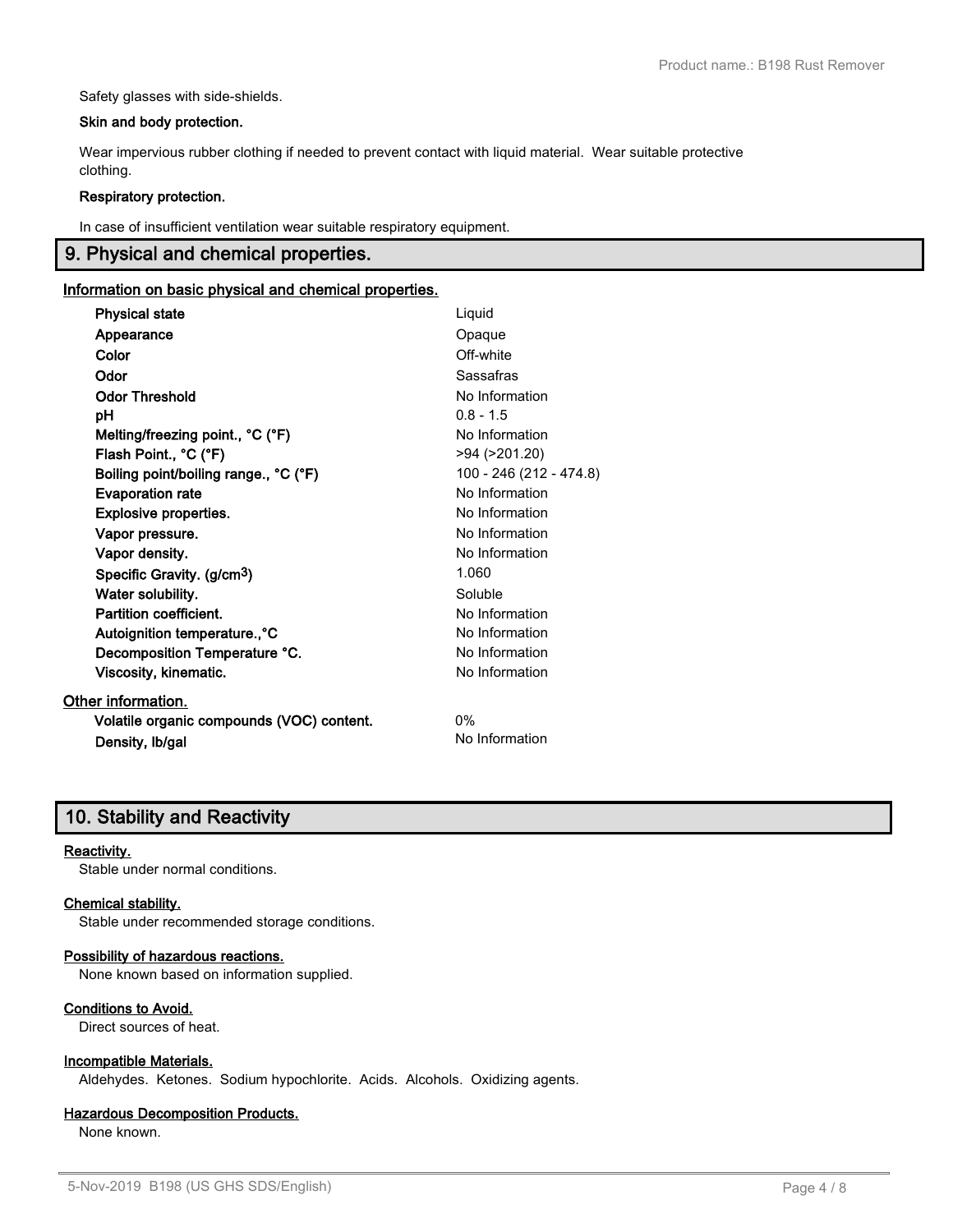# **11. Toxicological Information**

| Information on toxicological effects.                                                                           |                |                       |                        |  |  |
|-----------------------------------------------------------------------------------------------------------------|----------------|-----------------------|------------------------|--|--|
| Acute toxicity.                                                                                                 |                |                       |                        |  |  |
| <b>Product Information</b>                                                                                      |                |                       |                        |  |  |
| No Information                                                                                                  |                |                       |                        |  |  |
|                                                                                                                 |                |                       |                        |  |  |
| The following values are calculated based on chapter 3.1 of the GHS document.<br>3,923.9 mg/kg<br>ATEmix (oral) |                |                       |                        |  |  |
| ATEmix (dermal)                                                                                                 | 29,286.2 mg/kg |                       |                        |  |  |
| <b>ATEmix (inhalation - vapor)</b>                                                                              | 564.10 mg/l    |                       |                        |  |  |
| <b>Component Information.</b>                                                                                   |                |                       |                        |  |  |
| CAS-No.<br><b>Chemical Name</b>                                                                                 | LD50 Oral      | <b>LD50 Dermal</b>    | <b>LC50 Inhalation</b> |  |  |
| 144-62-7<br>Oxalic acid                                                                                         | 375 mg/kg Rat  | 20000 mg/kg Rat N.I.  |                        |  |  |
| 7664-38-2<br>Phosphoric acid                                                                                    | 1530 mg/kg Rat | 2740 mg/kg            | N.I.                   |  |  |
|                                                                                                                 |                | Rabbit                |                        |  |  |
| 2-(2-BUTOXYETHOXY)ETHANOL<br>112-34-5                                                                           | 5660 mg/kg Rat | 2700 mg/kg            | N.I.                   |  |  |
| 506-89-8<br>urea hydrochloride                                                                                  | 1100 mg/kg     | Rabbit<br>>2000 mg/kg | 11 mg/l (Vapor)        |  |  |
|                                                                                                                 |                |                       |                        |  |  |
| $N.I. = No Information$                                                                                         |                |                       |                        |  |  |
| Skin corrosion/irritation.                                                                                      |                |                       |                        |  |  |
| No Information                                                                                                  |                |                       |                        |  |  |
| Eye damage/irritation.                                                                                          |                |                       |                        |  |  |
| No Information                                                                                                  |                |                       |                        |  |  |
| Respiratory or skin sensitization.                                                                              |                |                       |                        |  |  |
| No Information                                                                                                  |                |                       |                        |  |  |
| Ingestion.                                                                                                      |                |                       |                        |  |  |
| No Information                                                                                                  |                |                       |                        |  |  |
| Germ cell mutagenicity.                                                                                         |                |                       |                        |  |  |
| No Information                                                                                                  |                |                       |                        |  |  |
| Carcinogenicity.                                                                                                |                |                       |                        |  |  |
| No Information                                                                                                  |                |                       |                        |  |  |
| Reproductive toxicity.                                                                                          |                |                       |                        |  |  |
| No Information                                                                                                  |                |                       |                        |  |  |
| Specific target organ systemic toxicity (single exposure).                                                      |                |                       |                        |  |  |
| No Information                                                                                                  |                |                       |                        |  |  |
| Specific target organ systemic toxicity (repeated exposure).                                                    |                |                       |                        |  |  |
| No Information                                                                                                  |                |                       |                        |  |  |
| <b>Aspiration hazard.</b>                                                                                       |                |                       |                        |  |  |
| No Information                                                                                                  |                |                       |                        |  |  |
| <b>Primary Route(s) of Entry</b>                                                                                |                |                       |                        |  |  |
| No Information                                                                                                  |                |                       |                        |  |  |
| 12. Ecological Information                                                                                      |                |                       |                        |  |  |

# **Toxicity.**

5.59% of the mixture consists of ingredient(s) of unknown aquatic toxicity

# **Ecotoxicity effects.**

| Chemical Name      | Toxicity to algae     | 'Toxicity to fish        | Toxicity to daphnia and other<br>aquatic invertebrates     |
|--------------------|-----------------------|--------------------------|------------------------------------------------------------|
| Oxalic acid        |                       |                          | EC50 48 h Daphnia magna 125 -                              |
| 144-62-7           |                       | $\overline{\phantom{0}}$ | 150 mg/L                                                   |
| 2-(2-BUTOXYETHOXY) | EC50 96 h Desmodesmus |                          | LC50 96 h Lepomis macrochirus EC50 48 h Daphnia magna >100 |
| <b>ETHANOL</b>     | subspicatus >100 mg/L | 1300 mg/L                |                                                            |
| 112-34-5           |                       |                          | mq/L                                                       |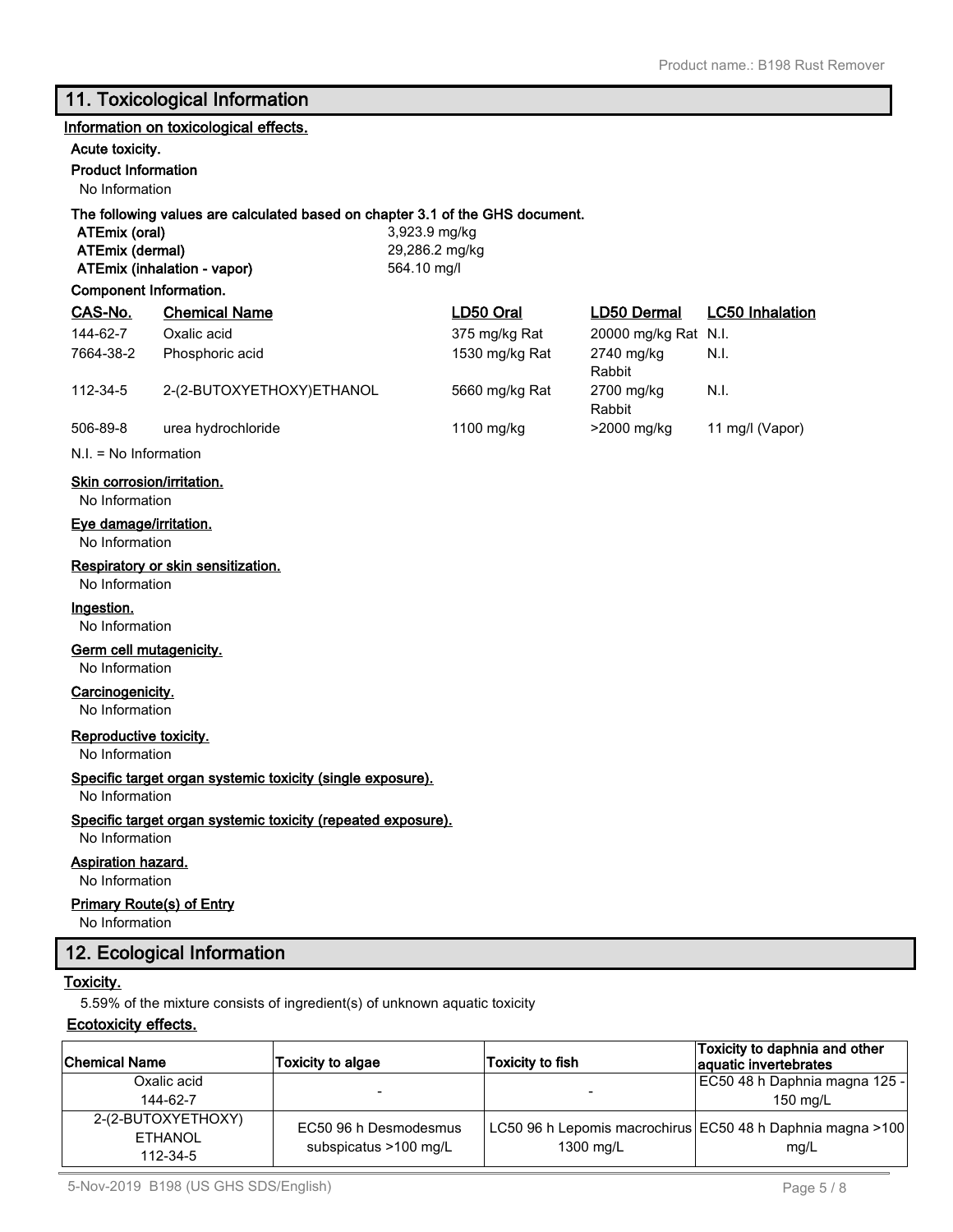# **Persistence and degradability.**

No data are available on the product itself.

# **Bioaccumulative potential.**

Discharge into the environment must be avoided.

| CAS-No.           | <b>Chemical Name</b> | log POW |
|-------------------|----------------------|---------|
| 144-62-7          | Oxalic acid          | $-0.81$ |
| Mobility in soil. |                      |         |
| No information    |                      |         |

# **Other adverse effects.**

No information

# **13. Disposal Considerations**

# **Waste Disposal Guidance.**

Disposal should be in accordance with applicable regional, national and local laws and regulations.

# **14. Transport Information**

# **DOT**

| <b>Shipping Name:</b>        | Limited Quantity in Gallons Only        |
|------------------------------|-----------------------------------------|
|                              | Corrosive liquids, n.o.s. (Oxalic acid) |
| <b>Hazard Class:</b>         | 8                                       |
| <b>UN/NA Number:</b>         | 1760                                    |
| Packing Group:               | Ш                                       |
|                              |                                         |
| <b>IMDG</b>                  |                                         |
| <b>Proper Shipping Name:</b> | Limited Quantity in Gallons Only        |
|                              | Corrosive liquids, n.o.s, (Oxalic acid) |
| <b>Hazard Class:</b>         | 8                                       |
| UN Number:                   | 1760                                    |
| Packing Group:               | Ш                                       |
| IAIA                         | Air transport is not recommended.       |

# **15. Regulatory Information**

# **International Inventories:**

| TSCA                 |  |
|----------------------|--|
| <b>DSL</b>           |  |
| <b>DSL/NDSL</b>      |  |
| <b>EINECS/ELINCS</b> |  |
| <b>ENCS</b>          |  |
| <b>IECSC</b>         |  |
| KECI                 |  |
| <b>PICCS</b>         |  |
| <b>AICS</b>          |  |
| <b>NZIoC</b>         |  |
| TCSI                 |  |
|                      |  |